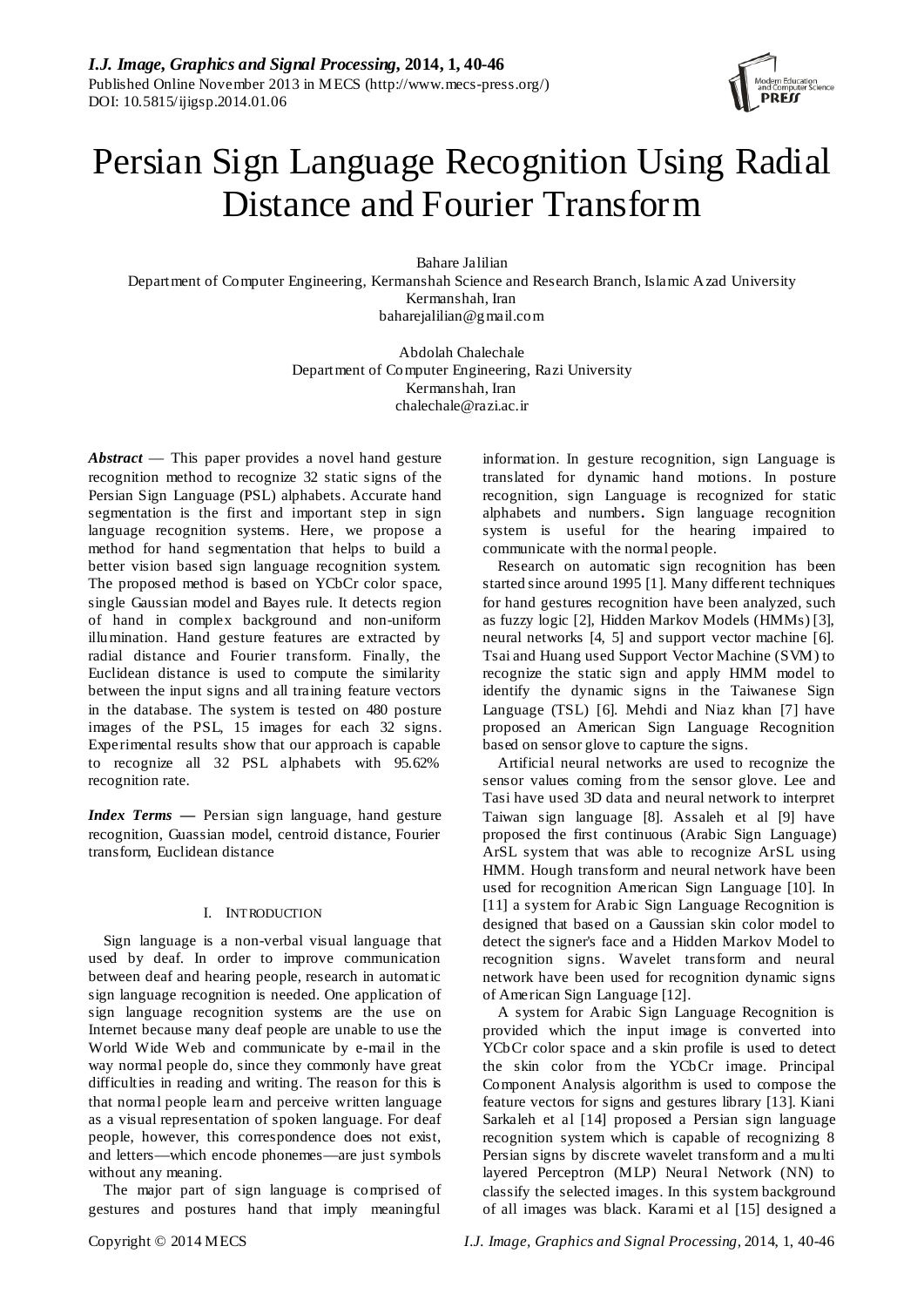system to recognize static signs of the Persian Sign Language (PSL) alphabets, background of all input images were uniform and black. Hand images are converted to grayscale images. Their system is based on the wavelet transform and neural networks.

Paulraj et al [16] introduced a very simple Malaysian Sign Language recognition system based on the area of the objects in a binary image and Discrete Cosine Transform (DCT) for extracting the features from the video sign language. In preprocessing stage the movie frames are converted into indexed image format and Average filter is applied on these images and the unwanted noises are removed. A simple sign language recognition system was developed using the skin color segmentation, moment invariants for features extracting and neural network model [17]. In most of approaches, input hand images have been assumed that have uniform and plain background.

The signs can be either static or dynamic. A static sign is a particular hand shape and pose which represented by a single image. A dynamic sign is a moving gesture that represented by a sequence of hand images. The Persian sign language consists of approximately 1075 gestures of the common alphabets and words that the basic Persian sign alphabet is composed of 37 static and dynamic gestures [19]. Our approach focuses on the recognition of 32 static hand images. In this paper, we propose a system to interpret static gestures of alphabets in Persian sign language (PSL). First of all, an effective hand segmentation method is presented to detecting hand region in a

complex background with changing illumination condition. The hand segmentation method begins by modeling human skin color in YCbCr color space using a database of skin pixels. Skin color distribution is modeled as a single Gaussian model. Similarly a nonskin or background model is built using a database of non-skin pixels. Thus a Skin Probability Image is obtained in which the gray level of each pixel represents the probability of the corresponding pixel in the input image to represent skin. Next, hand gesture features are extracted by radial distance and Fourier transform.

The rest of the paper is organized as follows. A detail description of the proposed PSL recognition system is presented in Section Ⅱ. In Section Ⅲ , we exhibit our experimental results with discussion. Finally, the conclusions and further work are presented in Section Ⅳ.

#### II. THE SUGGESTED SYSTEM

The suggested system is provided to recognize 32 static sign of the Persian sign language (PSL) alphabets. These signs are shown in Figure 1.We assumed that the input images include exactly one hand. Our system has two main phases: hand segmentation phase (hand region detection) and the feature extraction phase. The block diagram of the proposed recognition system is shown in Figure 2 and its main steps are discussed in the following.



Figure 1. The Persian Sign Language Alphabets.

#### *A. Hand Segmentation*

Image Pre-processing and detection of the hand

region is necessary for image enhancement and for getting good results in sign language recognition systems. The proposed system introduces a method for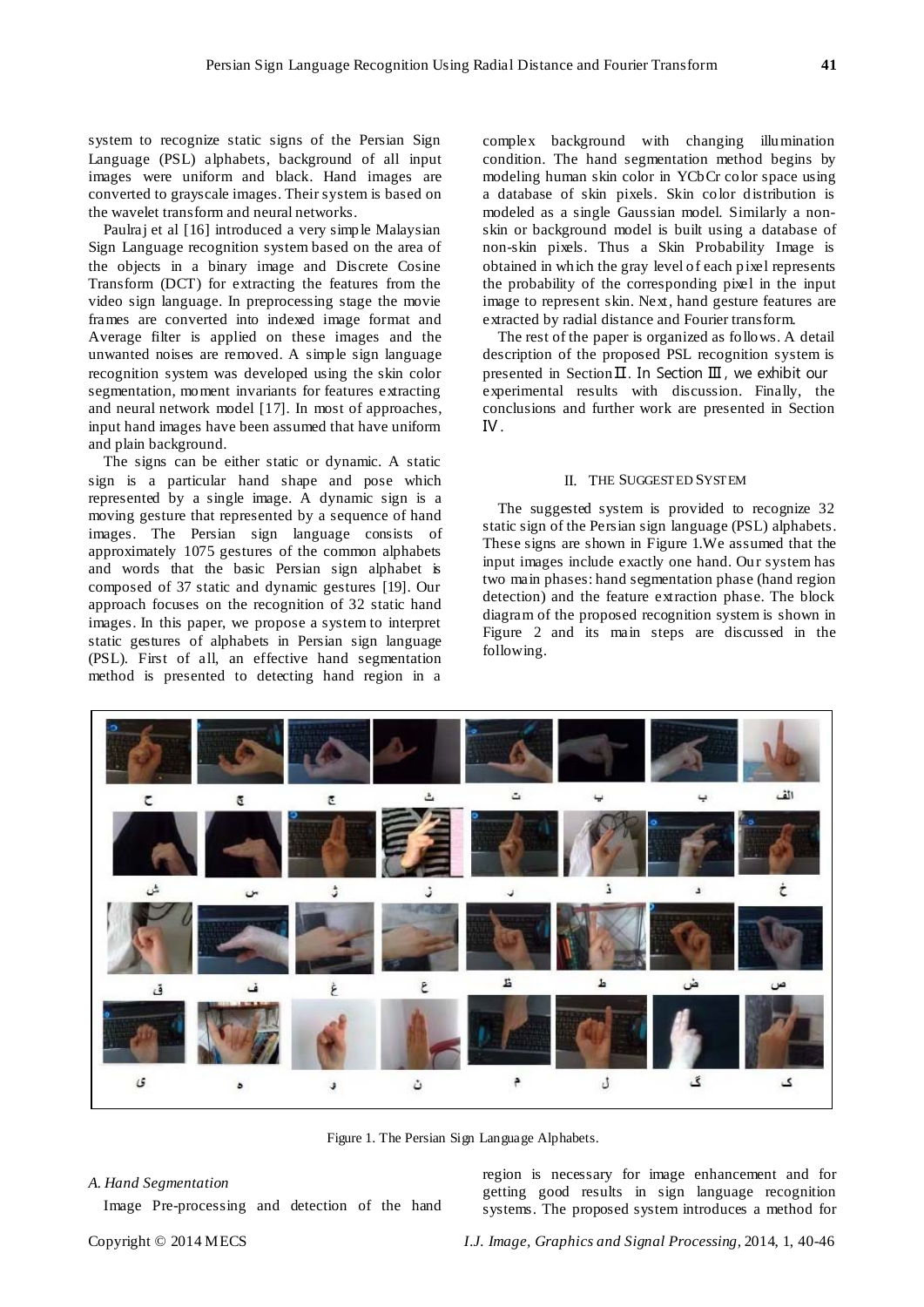segmenting hands using YCbCr color space, single Gaussian model, Bayes rule and morphology operators. The block diagram of this phase is shown in Figure 3.



Figure 2. The Block Diagram of the Proposed Recognition System



Figure 3. The Block Diagram of the Segmentation Phase in the Proposed Recognition System

## *1) YCbCr Color Space Conversion*

One important factor that should be considered while building a statistical model for color is the choice of a right color space. For most images, the RGB color space is considered as the default color space. In order to convert into other color spaces, we can apply linear or non-linear transformation on the RGB components. In this algorithm, after that color images are resized to 128 by 128 pixels, the input RGB image is converted in to YCbCr images due to the fact that RGB color space is more sensitive to different light conditions so we need to transform the RGB values in to YCbCr. The color space transformation is assumed to decrease the overlap

between skin and non-skin pixels to classify skin-pixel and to provide robust parameter against varying illumination conditions. RGB values can be transformed to YCbCr color space using (1):

$$
\begin{bmatrix} Y \\ Cb \\ Cr \end{bmatrix} = \begin{bmatrix} 16 \\ 128 \\ 128 \end{bmatrix} + \begin{bmatrix} 65.481 & 128.553 & 24.966 \\ -37.797 & -74.203 & 112.000 \\ 112.000 & -93.786 & -18.214 \end{bmatrix} \begin{bmatrix} R \\ G \\ B \end{bmatrix}
$$
 (1)

If only the chrominance component is used, segmentation of skin colored regions becomes powerful in this process. Therefore, the variations of luminance component are eliminated as much as possible by choosing the CbCr plane (chrominance components) of the YCbCr color space to build the model. Research has shown that skin color is clustered in a small region of the chrominance space [4], as shown in Figure 4.



Figure 4. Skin color Distribution in YCbCr Color Space

## *2) Single Gaussian Model*

The skin color distribution in CbCr plane is modeled as a single Gaussian model. According to section 2.1 the reason for using a single Gaussian model is the localization of skin color to a small area in the CbCr chrominance space. This step begins with the modeling of skin and non-skin color using a database of skin and non-skin pixels, respectively. A database of labeled skin pixels is used to train the Gaussian model. Some of skin images from the database are shown in Figure 5. The mean and the covariance of the database characterize the model. Images containing human skin pixels as well as non-skin pixels are collected. The skin pixels from these images are carefully cropped out to form a set of training images.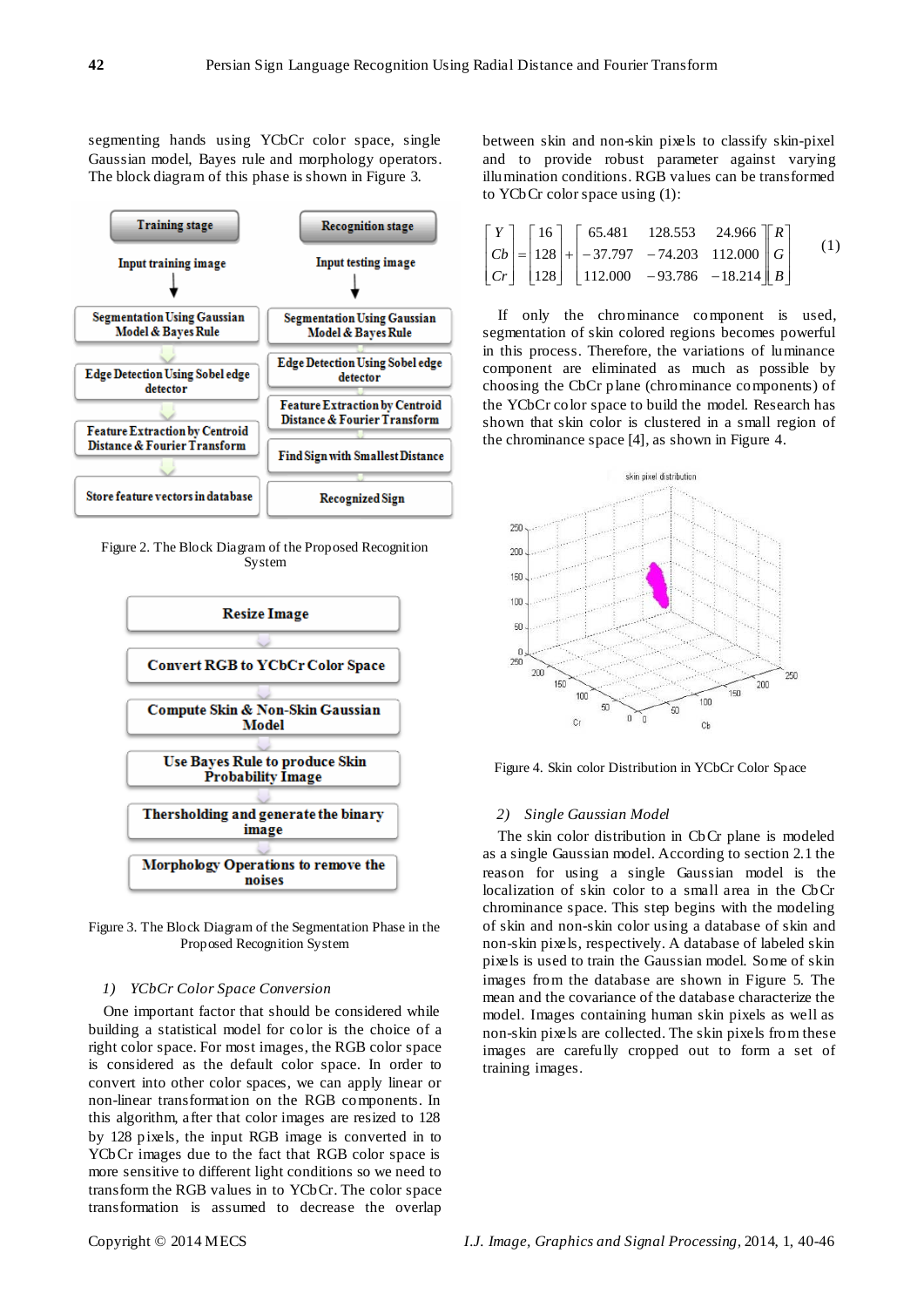

Figure 5. Some of Skin Images from the Skin Database

Let  $c = [Cb \, Cr]^T$  denote the chrominance vector of an input pixel. Then the probability that the given pixel lies in the skin distribution is given by (2):

$$
p(c/skin) = \frac{\exp\left[-\frac{1}{2}(c-\mu_s)^T \Sigma_s^{-1}(c-\mu_s)\right]}{2\pi\sqrt{|\Sigma_s|}}
$$
(2)



Figure 6. Some of Non-Skin Images from the Non-Skin Database

where  $\mu_s$  and  $\Sigma_s$  represent the mean vector and the covariance matrix of the training pixels, respectively. Thus the mean and the covariance have to be estimated from the training data to characterize the skin color distribution as illustrated by (3) and (4). In these equations, *n* is number of samples in training set.

$$
\mu_S = \frac{1}{n} \sum_{j=1}^n c_j \tag{3}
$$

$$
\Sigma_{s} = \frac{1}{n-1} \Sigma_{j=1}^{n} (c_{j} - \mu_{s}) (c_{j} - \mu_{s})^{T}
$$
 (4)

Then, a Gaussian model similar to skin model is built for non-skin pixels also which is called the non-skin or the background model. A database of background region is used to train the non-skin model. Some of non-skin images from the database are shown in Figure 6. Then the probability that the given pixel lies in the non-skin distribution is *p(c/non-skin)*. The skin model and nonskin model are used to obtain the Skin Probability Image of an input color image. Once the skin color and background are modeled using the single Gaussian, these can be used to calculate the probability of an input pixel representing skin, i.e. *p(skin/c),* where c is the input color value.  $p(c/\sin)$  is again used to compute the required probability *p(skin/c).* To compute this probability, the Bayes rule is used [19]:

$$
p(\textit{skin}/c) = \frac{p(c/\textit{skin})P(\textit{skin})}{p(c/\textit{skin})P(\textit{skin}) + p(c/\textit{non}-\textit{skin})P(\textit{non}-\textit{skin})}
$$
(5)

To calculate the probability*, p(skin/c)*, for each input pixel, The probabilities *p(skin)* and *p(non-skin)* can be estimated from skin and non-skin image in the training database [19]. In this study, for training set we assumed that all pixels are belong to the skin or non-skin clusters. Hence, we used:

$$
p(\text{skin}) = p(\text{non-skin}) = 0.5 \tag{6}
$$

$$
p(\textit{skin}/c) = \frac{p(c/\textit{skin})}{p(c/\textit{skin}) + p(c/\textit{non}-\textit{skin})}
$$
(7)

Thus, the two conditional probabilities and the above ratio are computed pixel-by-pixel to give the probability of each pixel representing skin given its chrominance vector *c*. This results in a gray level image where the gray value at a pixel indicates the probability of that pixel representing skin. This is called the Skin Probability Image (SPI) given by (8):

$$
SPI(i, j) = p(\text{skin}/c_{ij})
$$
\n(8)

Where  $a$  is a proper scaling factor and  $c_{ij}$  is the chrominance value of *pixel (i,j).* Here *a* is chosen to be 255 so that the highest probability value results in a gray level of 255 in the Skin Probability Image. Then gray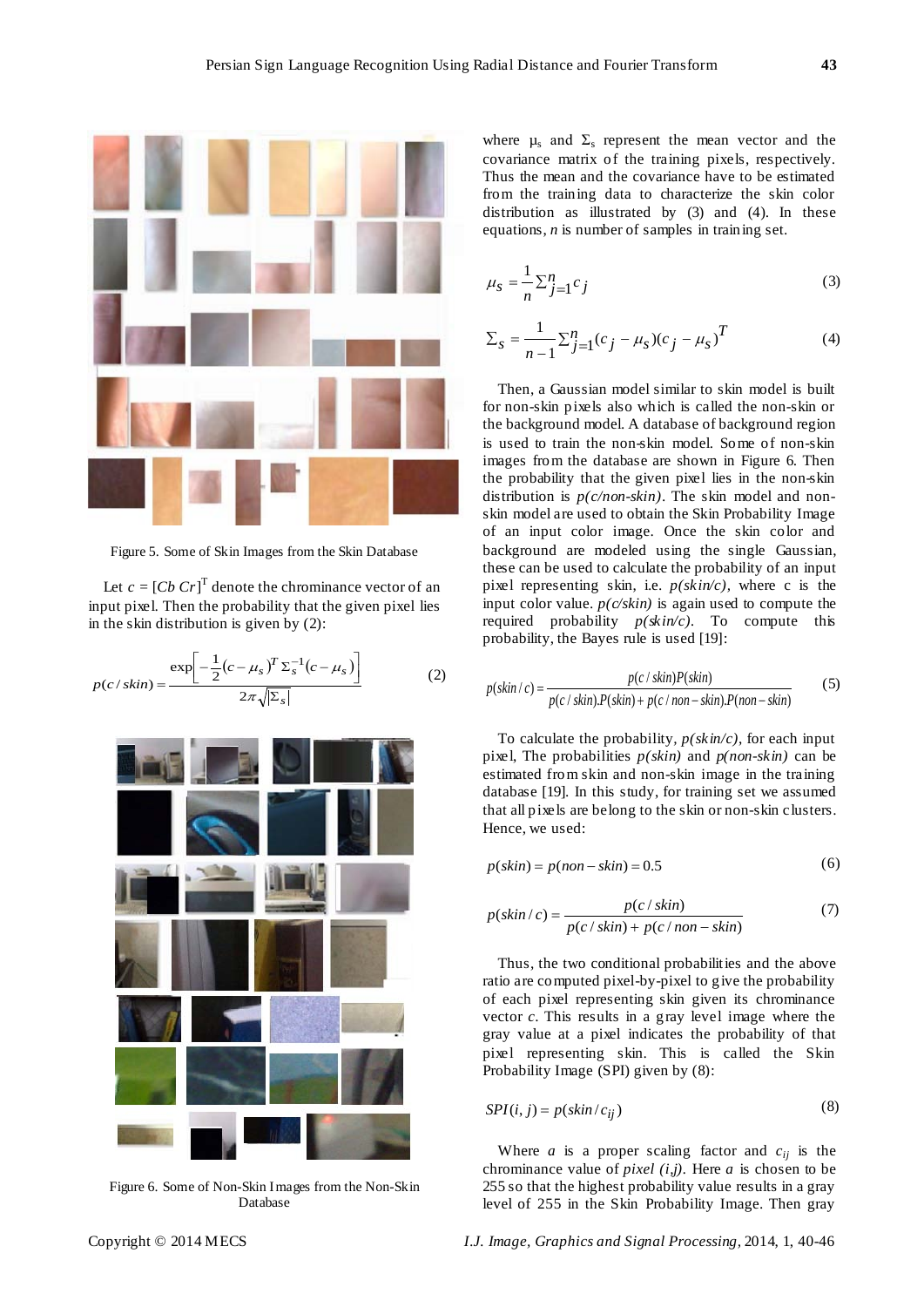image obtained is converted into a binary image by Otsu thresholding.

#### *3) Morphology Operations*

The binary image obtained in the previous section may contain white pixels at non-skin regions (background) where the background color resembles the color of skin or black pixels at hand region. These noises may be caused due to bad lighting conditions or existing pixels similar to skin pixels in those regions. In order to detect the hand clearly, it has been further implemented morphology operations, to fill up the black pixels on the segmented hand and white pixels on background. There are two operations involve namely dilation and erosion. Firstly, dilation operation is performed. Dilation adds pixels to fill up any missing pixels in hand region. Secondly, erosion operation is performed. Erosion removes any white pixels which do not belong to the hand region. This stage is performed to improve the result of hand segmentation.

Figure 7 shows the images obtained after applying each of steps in the proposed segmentation algorithm. Figure 7(a) is original image; Figure 7(b) is Skin Probability Image. Figure 7(c) is the binary image after Otsu thresholding. Figure 7(d) is the hand detected after morphology operation.



Figure 7. (a): Original Image, (b): Skin Probability Image, (c): Segmented Hand After Otsu thresholding (d): The Hand Detected After Morphology Operations.

## *B. Feature Extraction*

In this phase, first, we apply Sobel edge detector to the hand segmented image, then features are extracted from edges of the hand region. Next, we use radial distance model to obtain a 1-D functional representation of a boundary shapes (signatures) and to build feature vectors [20]. Radial distance technique is based on the distance from the centroid of the shape to the boundary edge pixels as a function of angle, as shown in Figure 8.



Figure 8. Implemented Radial Distance Technique on Hand Region.

The boundary of a shape consists of a series of edge points. A "radial" is a straight line joining the centroid to an edge point. The "centroid" is located at the position  $(x_c, y_c)$  such that  $x_c$  and  $y_c$  are calculated, respectively, using (9) and (10).

$$
x_C = \frac{\sum_{u=0}^{N-1} x(u)}{N}
$$
(9)

$$
y_C = \frac{\sum_{u=0}^{N-1} y(u)}{N}
$$
 (10)

Lengths of a shape's radial from its centroid,  $r(u)$ , are computed by (11).  $(x(u), y(u))$  are coordinates of edge points and  $(x_c, y_c)$  is coordinate of centroid.

$$
r(u) = \sqrt{(x(u) - x_c)^2 + (y(u) - y_c)^2}
$$
 (11)

The signatures generated by this technique are invariant to translation, but they do depend on slope and scaling (hand' size). Normalization with respect to slope and scaling can be achieved by Fourier transform using (12).

$$
a_n = \frac{1}{n} \sum_{t=1}^n r(u)e^{-\frac{-j2\pi nu}{N}} = 1, ..., N
$$
 (12)

Where, N is the number of selected points on the boundary of the hand shape. The computed coefficients,  $a_n$ , are divided by the maximum coefficient. We considered only first N/2 coefficients of Fourier for the final feature vector, that is:

$$
fv = \left[\frac{|a_1|}{|a_0|}, \frac{|a_2|}{|a_0|}, \dots, \frac{|a_{n/2}|}{|a_0|}\right]
$$
(13)

Therefore, each sign is expressed by these computed coefficients as its feature vector.

## *C. Classification and Recognition Stage*

A feature vector is computed for each image sign or gesture in the training set and stored in the training data set. When the system receives a new sign, it segments

Copyright © 2014 MECS *I.J. Image, Graphics and Signal Processing,* 2014, 1, 40-46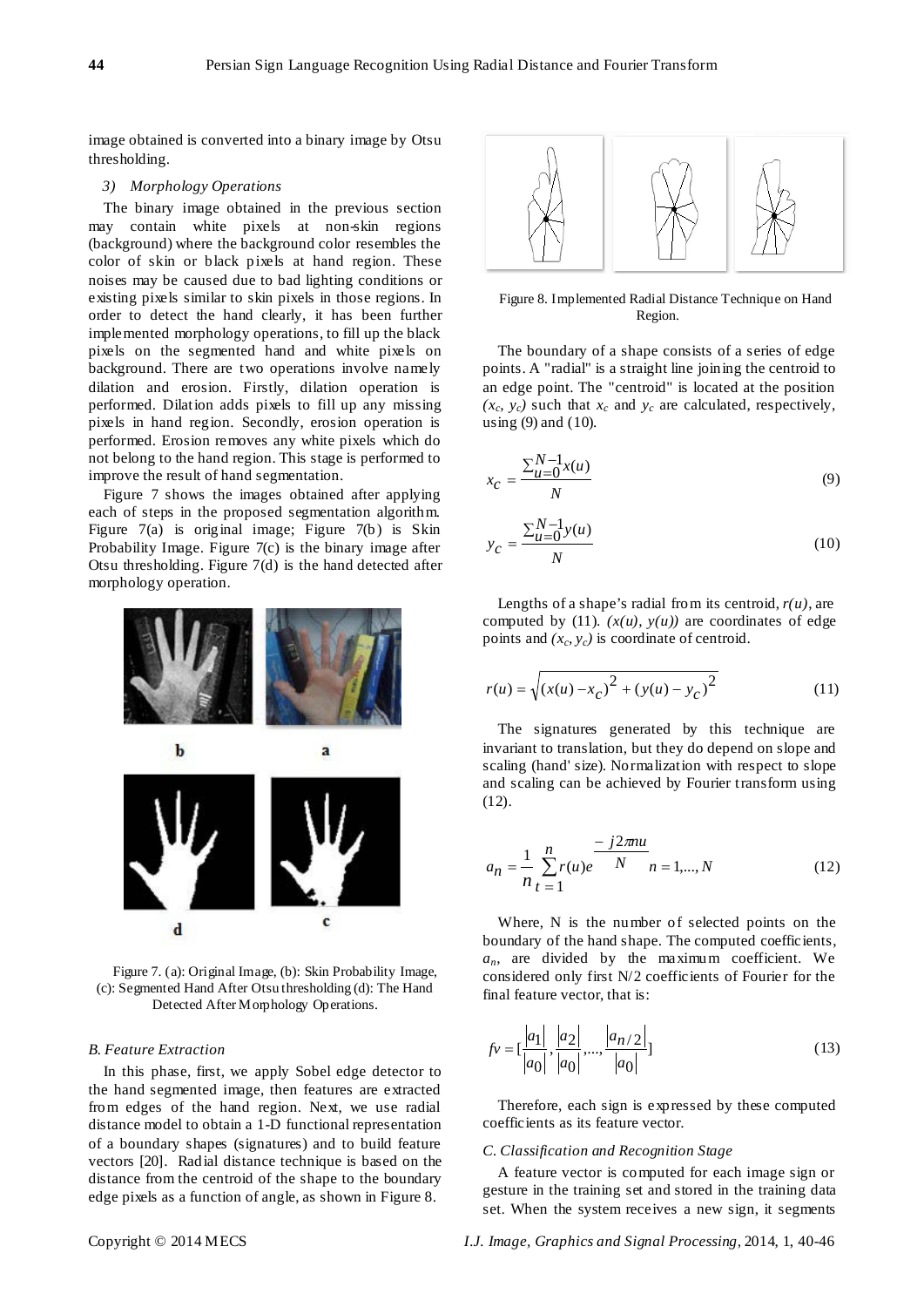hand region, detects edges of hand and extracts a feature vector for it. The system computes the Euclidean distance between feature vector of the input image sign and all the stored feature vectors in the training data set. Finally, the sign with minimum distance is selected as the most similar sign and best match.



Figure 9. Some Samples from Our Signs Database

#### III. EXPRIMENTAL RESULTS

For experiments, we have used 32 static signs of PSL alphabets to test validity and robustness of the proposed system. Here, we built a database consists of 480 images (15 images of each sign). The sign images are captured using a digital camera from different persons, in a complex background with changing illumination conditions and environments. The system is meant to be independent of the distance from the camera. Some samples from our signs database are shown in Figure 9. We divided the database into 2 sets, 320 images are selected for the training set and 160 images are employed as the test set. Hence, the training set is composed of 320 feature vectors. For testing the system, we measured the Euclidean distance between feature vectors of images in the test set and the feature vectors in the training set. Recognition rate of the suggested system is defined as (14):

Re *cognitionRate* = 
$$
\frac{Number of CorrectlyClassifiedSign}{TotalNumber of Signals} \times 100\% \quad (14)
$$

As we can observe from the Figure 10, the proposed system is capable to recognize 32 PSL alphabets with 95.62% recognition rate which a good result is considering the diversity of data in dataset.



Figure 10. Recognition Rates of the System for each PSL Alphabets

#### IV. CONCLUSIONS AND FURTHER WORK

This paper proposed a new technique for PSL recognition system. The system can detect the hand region in a complex background, changing illumination and environmental conditions and including different skin colors. In the first step, the hand region is detected and segmented using a single Gaussian model in YCbCr color space and Bayes rule. Then, In order to find the most effective features, we used the radial distance model and Fourier transform for feature extraction. As a result, the extracted features for different signs are discriminated while they are invariant to the scaling and slope of the hand shape. The testing results showed 100% recognition rate with almost all the 32 signs except 7 signs. Thus, the results demonstrated that the proposed system is capable to recognize 32 PSL alphabets with a recognition rate of 95.62%. The